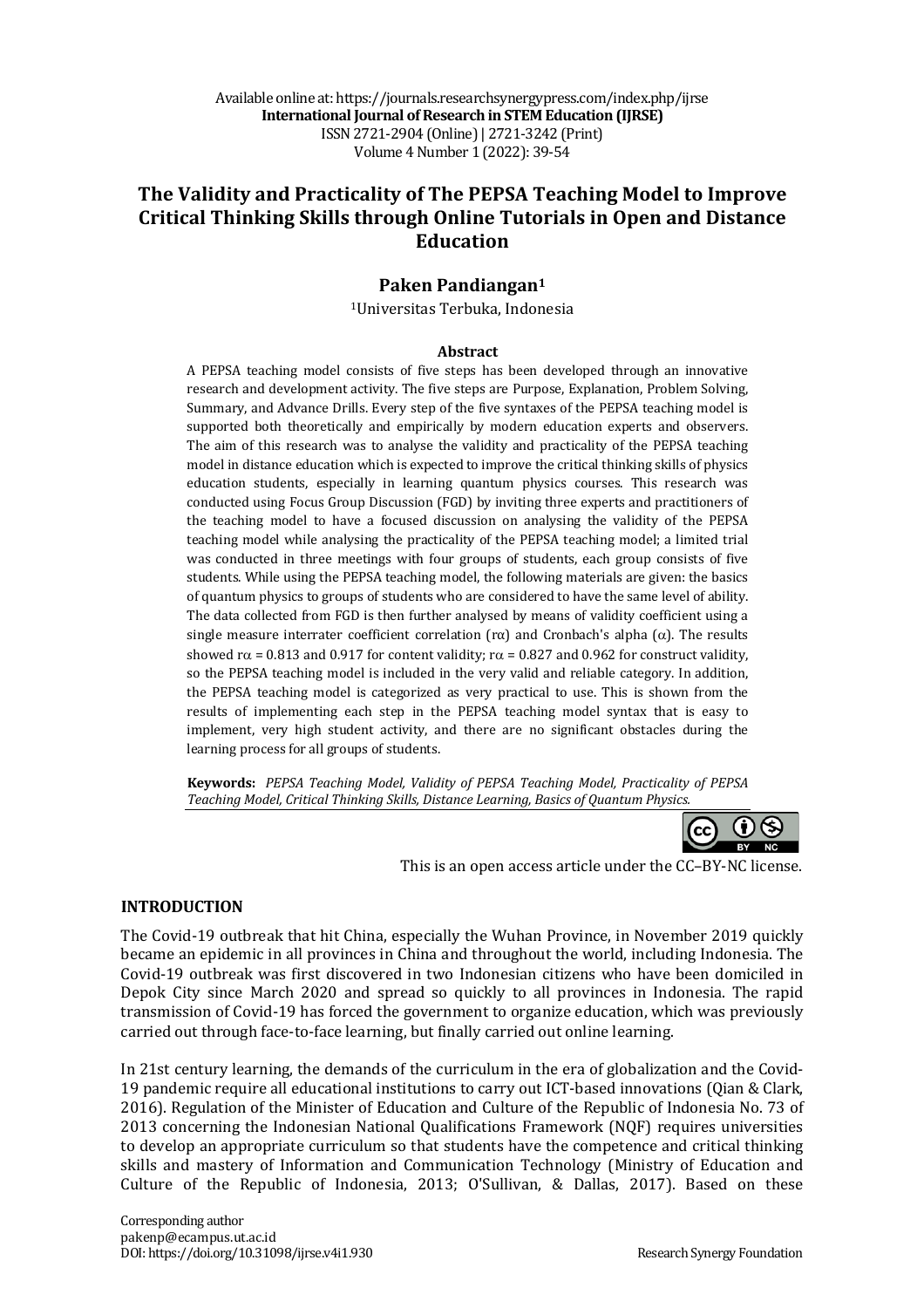competencies, Universitas Terbuka (UT) has a very important role in pursuing the quality of learning processes and outcomes through the development of practical and effective online learning models, especially in Open and Distance Education (ODE).

### **LITERATURE REVIEW**

Critical thinking skills can be possessed by students if a validity, practicality, and effective learning model are designed so that the teaching model can be used as a guide in planning, implementing, and evaluating learning either through online tutorials or face-to-face tutorials (Pandiangan, Sanjaya, & Jatmiko, 2017). As a material for operationalizing the teaching model, a learning device must be designed in the form of a syllabus, teaching materials, student worksheets, and evaluation instruments so that it is expected to be used in improving students' critical thinking skills in ODE. Pithers  $\&$  Soden (2000) stated that to train students' critical thinking skills, a suitable and appropriate teaching model must be developed so that students are expected to have a high enthusiasm for learning and contribute to improving student learning outcomes.

The low critical thinking skills of students have something to do with the learning process that occurs. The teaching model used is the conventional teaching model, which does not facilitate students in developing critical thinking skills, which results in low student learning outcomes (Darling-Hammond et al., 2015). Therefore, to improve the learning of physics, especially in quantum physics concepts, it is necessary to find alternative solutions to developing the PEPSA teaching model (Purpose, Explanation, Problem-Solving, Summary, Advance Drills). The PEPSA teaching model is an explanation-based teaching model through the Easy Java Simulation (EJS) approach based on multiple intelligence theory, constructivist theory, cognitive theory, and andragogy theory that are practical and effective in teaching physics especially quantum physics problems. The PEPSA teaching model, as the name suggests, has five syntaxes; those are  $(1)$ purpose,  $(2)$  explanation,  $(3)$  problem-solving,  $(4)$  summary, and  $(5)$  advance drills.

The PEPSA teaching model is believed to inspire students to find and solve problems in real life and to inspire students to create products to improve critical thinking skills. Authentic problembased learning can develop critical thinking and analytical skills and direct students to exercises so that they are able to solve problems (Klegeris & Hurren, 2011). Pandiangan, Sanjaya, & Jatmiko (2017) reported that the PEPSA teaching model could significantly improve students' physics problem-solving skills and self-directed learning skills with normalized gain in the medium category in the small trial and high category in the wide trial.

UT, as a higher education institution that organizes distance education, has facilitated students with various learning materials and teaching models that can be integrated with appropriate ICT. However, almost all existing textbooks do not mention a teaching model to provide a learning experience for students of in-service teachers. Almost all learning materials provided by UT are only used as teaching tools and have not been used as teaching models. Teaching models obtained through research have not been maximal and effective because they are not used optimally. The PEPSA teaching model is very useful for improving the competence of tutors and students' skills in designing, implementing, and evaluating learning in open and distance learning. The Learning process becomes more interesting, more challenging, and more suitable to students' needs when using the PEPSA teaching model, which is assumed to be valid, practical, and effective in improving students' critical thinking skills.

Referring to existing learning needs and novelty, it is necessary to develop other teaching models to improve students' critical thinking skills in open and distance education through online learning. This research is very important in the context of developing new learning models and theories to be able to answer the skills needs of the 21st century. The low critical thinking skills of students are theoretically caused by low motivation (Kim, Sharma, Land, & Furlong, 2013), lack of responsibility (Brookfield, 2017), and low analytical skills (Paans, Sermeus, Nieweg, & Van der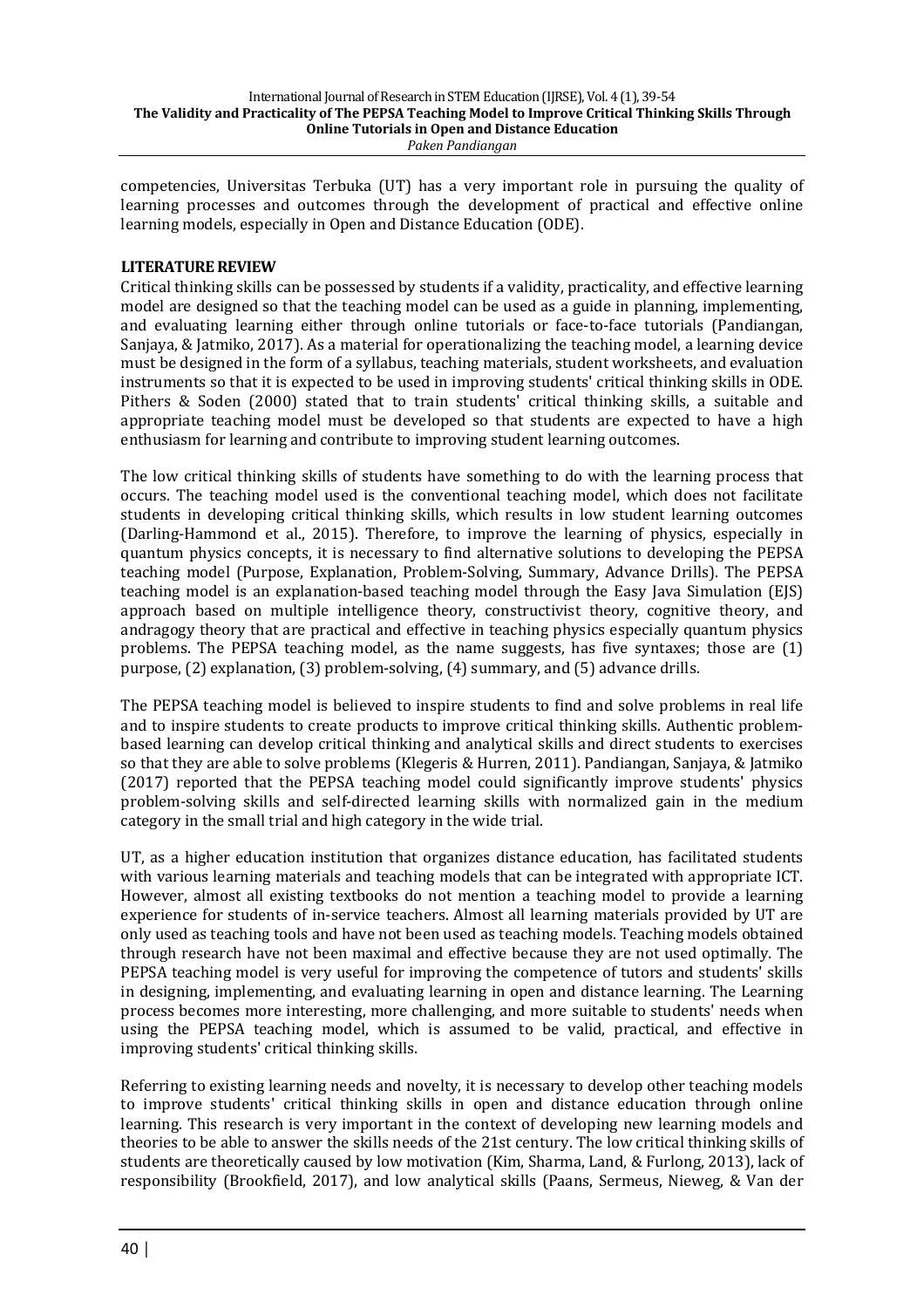Schans,  $2010$ ), and lack of discipline in learning (Nilson,  $2016$ ). Therefore, the purpose of this research is to develop a valid and practical PEPSA learning model, and it is hoped that it can be used to improve students' critical thinking skills through online learning in open and distance education.

The problem in this research is how to analyse the validity and practicality of the PEPSA teaching model on the basics of quantum physics to improve students' critical thinking skills through online tutorials in open and distance education? The PEPSA teaching model is categorized as good when the content validity and construct validity are valid and reliable. The validity of the PEPSA teaching model is determined based on the validity formula  $r_{\alpha} =$  [(Mean Square people - Mean Square residual)/ (Mean Square people + (k-1) Mean Square residual)] and Cronbach's alpha  $\alpha$  =  $k r_\alpha/$  [1+(k- 1)  $r_\alpha$ ]. The criteria for validity and reliability of the PEPSA teaching model refer to Leech, Barret, & Morgan (2005) and Malhotra, & Birks (2010), as shown in Table 1.

| No.            | Check                         | <b>Scale Statistics</b> | Criteria                  | Category   |
|----------------|-------------------------------|-------------------------|---------------------------|------------|
|                | PEPSA Teaching Model Validity | <b>Single Measures</b>  | $r_{\alpha} \leq r$ table | Invalid    |
|                | $(r_\alpha)$                  | ICC.                    | $r_{\alpha}$ > r table    | Valid      |
|                | PEPSA Teaching Model Tool     | <b>Single Measures</b>  | $r_{\alpha} \leq r$ table | Invalid    |
| $\overline{L}$ | Validity $(r_{\alpha})$       | ICC.                    | $r_{\alpha}$ > r table    | Valid      |
|                | $DCDCATP_{0.2}$               | Cronbach's              | $\alpha$ < 0.6            | Unreliable |

alpha/Average Measures ICC

Cronbach's alpha/Average Measures ICC

 $0.6 \le \alpha \le 1.0$  Reliable

 $\alpha$  < 0.6 Unreliable  $0.6 \le \alpha \le 1.0$  Reliable

**Table1** Criteria for validity and reliability of the PEPSA teaching model and PEPSA learning tools

The PEPSA teaching model is practical if it meets the following requirements: (1) every step of the PEPSA teaching model syntax can be used and is easy to apply in every learning process; (2) every student has a good activity during the learning process; and (3) there are alternative solutions if there are obstacles obtained during the learning process.

The focus of this research is to analyse the validity and practicality of the PEPSA teaching model so that it can be used as a quantum physics teaching model that can improve critical thinking skills through online tutorials in open and distance education. The problems include:  $(1)$  is the PEPSA teaching model developed valid both in content validity and construct validity? (2) is the syntax of the PEPSA teaching model usable and easy to apply at every step of learning quantum physics? (3) are students active during the quantum physics learning process using the PEPSA teaching model? and (4) are there any obstacles and difficulties in implementing the PEPSA teaching model?

## **RESEARCH METHOD**

## *General Research Background*

 $3$  PEPSA Teaching Model Reliability  $(\alpha)$ 

Reliability  $(\alpha)$ 

4 PEPSA Teaching Model Tool

This research focused on analysing the validity and practicality of the PEPSA teaching model. The PEPSA teaching model is specifically designed to improve students' critical thinking skills through online tutorials in open and distance education before and after using the PEPSA teaching model. The validity of the PEPSA teaching model is determined based on the difference between the mean square people score and the mean square residual score, while the reliability of the PEPSA teaching model is determined based on Cronbach's alpha. Likewise, the practicality of the PEPSA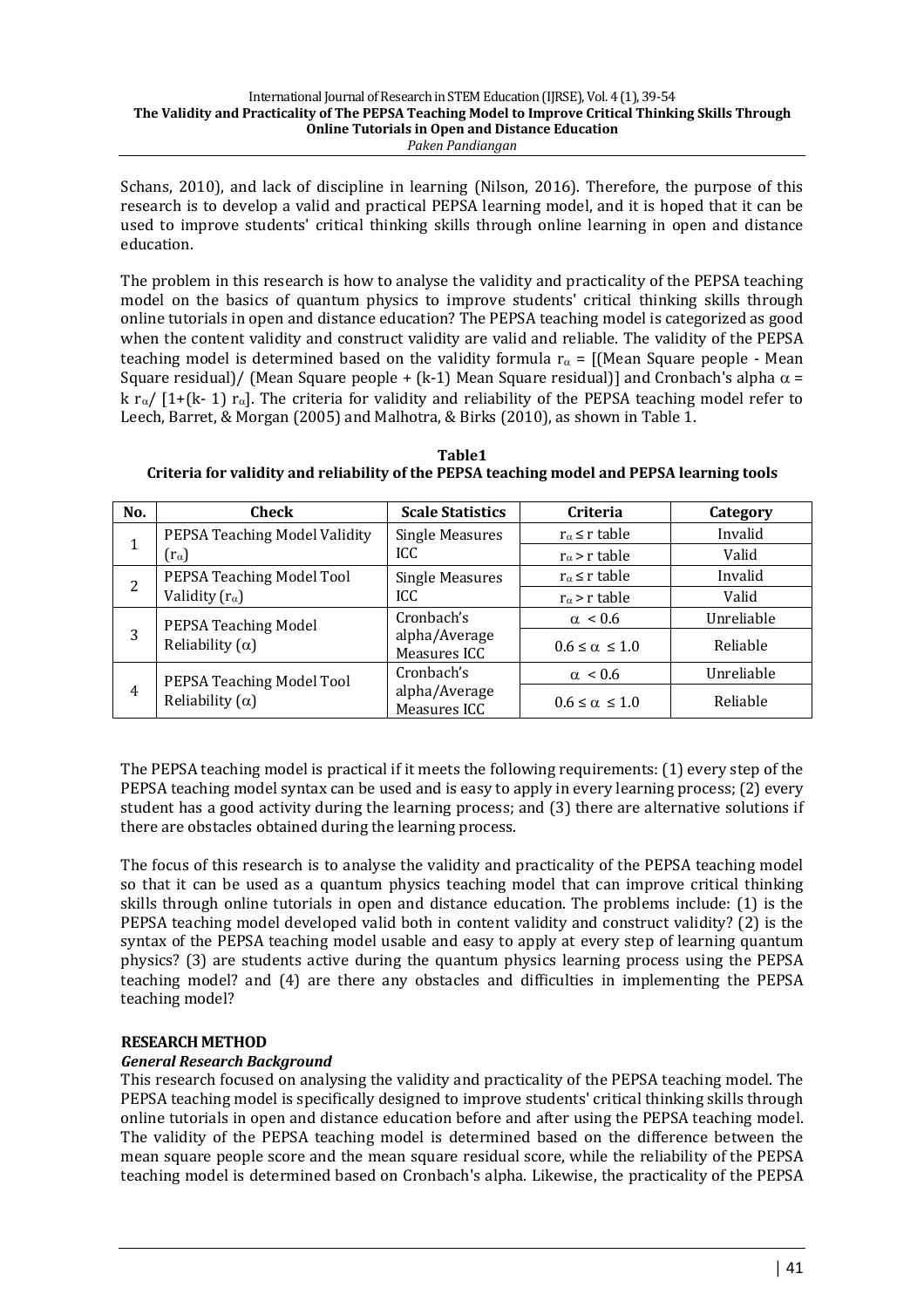teaching model is determined based on significant scores for the three practicality indicators of the PEPSA teaching model.

### *Research Sample*

This research uses a Focus Group Discussion (FGD) by presenting experts and practitioners of teaching models. FGDs were conducted for discussions that focused on analysing the validity of the PEPSA teaching model, while to analyse the practicality of the PEPSA teaching model, a limited trial was conducted on sixty students participating in an online tutorial for an introductory quantum physics course from all over Indonesia in three meetings with four groups of students, each the group consists of five students with the same level of critical thinking skills in understanding the basics of quantum physics.

### *Research Instruments and Procedures*

This research is classified as quasi-experimental research using one group pre-test and post-test design, namely: 01 X 02 (Frankel, Wallen, & Hyun, 2012). The PEPSA teaching model (X) was first validated by three physics education experts until the model was declared valid and reliable. Furthermore, the PEPSA teaching model that is already valid and reliable based on the expert is used in physics learning for the basics of quantum physics. The research was conducted by giving a pre-test (01) to a group of students with material on the basics of quantum physics-based on indicators of critical thinking skills, then giving learning using the PEPSA teaching model  $(X)$  to a group of students.

The validation process of the PEPSA teaching model was carried out through FGDs by presenting three experts. Prior to the implementation of the FGD, the researcher sent materials to be validated by experts in the form of a Learning Process Design, a prototype of the PEPSA teaching model, a prototype of learning materials for the basics of quantum physics based on the PEPSA teaching model, student activity sheets, observation instrument sheets, response and interview instrument sheets, pre-test and post-test of critical thinking skills, as well as model validation instrument sheets and PEPSA teaching model tools to be studied before the FGD. The FGD aims to validate the PEPSA teaching model with learning experts. The result of this FGD is to obtain validity PEPSA teaching model validation results and some very useful inputs.

The limited trial process was carried out using the PEPSA teaching model, including syllabus, lesson plans, modules for students, and student worksheets. Based on the experts, the PEPSA teaching model and the PEPSA teaching model tools have been validated in terms of content validity, construct validity, and determining reliability. The learning process applied in the limited trial research is using the PEPSA teaching model with the following steps:  $(1)$  Purpose,  $(2)$ Explanation, (3) Problem-Solving, (4) Summary, and (5) Advance-Drill. Finally, after the learning process, the four groups were asked to do a post-test with the same material as the pre-test.

### *Research Data Analysis.*

The PEPSA teaching model was validated by experts based on content validity and construct validity. Content validity is a description of the need and novelty, while construct validity is a description of the consistency between the PEPSA teaching model with theory, empirical, and consistency between model components (Plomp, & Nieveen, 2007). To analyse the validity and reliability of the PEPSA teaching model, each uses the single measures Interrater Coefficient Correlation (ICC) and Cronbach's Alpha. Meanwhile, to analyse the practicality of the model, both the implementation of the syntax, student activities, and alternative barrier solutions were carried out using triangulation, inferential statistical tests, Cronbach Alpha, and qualitative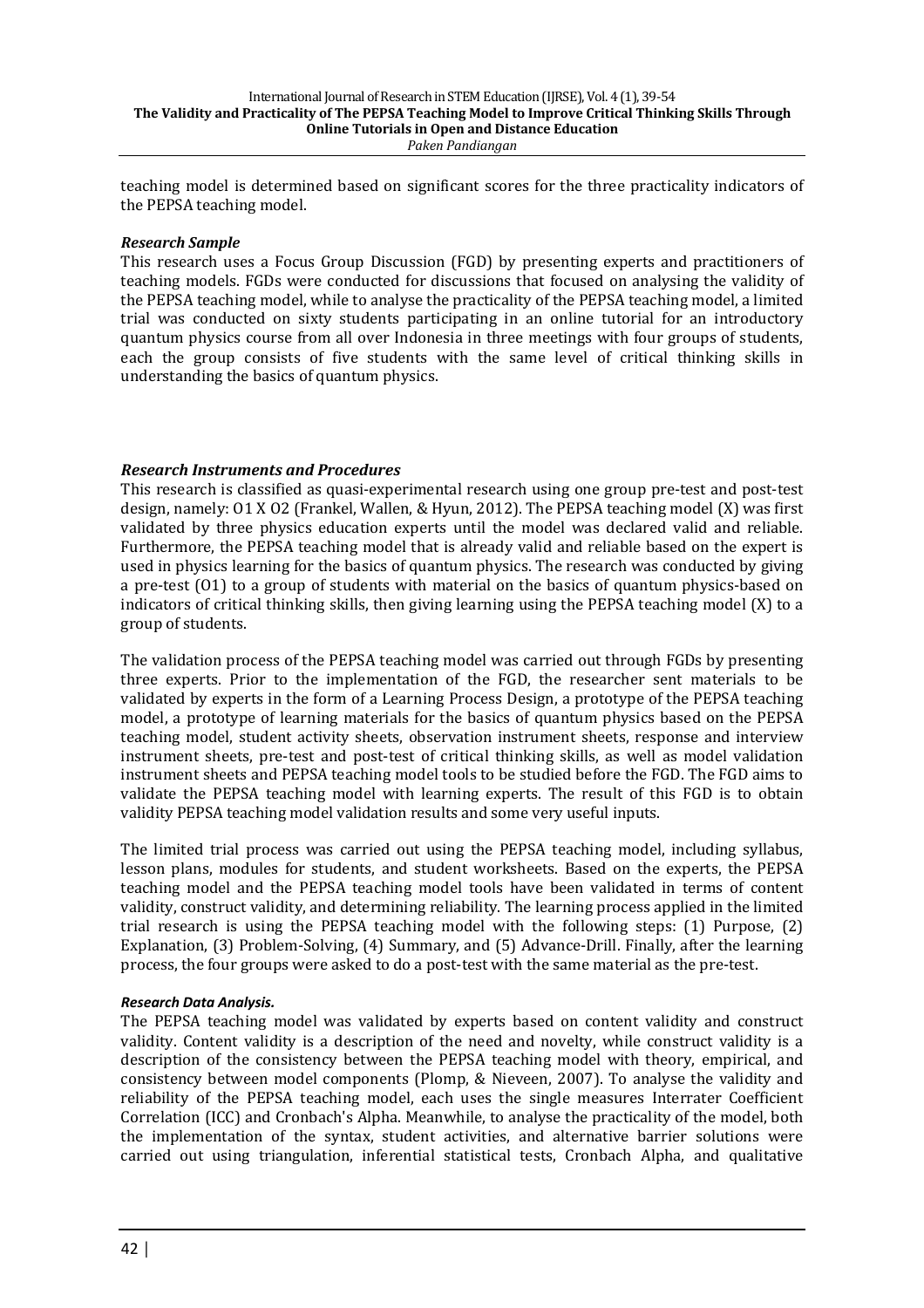descriptive. The method of analysing research data for the validity and practicality of the PEPSA teaching model is shown in Table 2.

#### **Table 2 Research Methods and Data Analysis for the validity and practicality of the PEPSA teaching model**

| <b>Variable</b>                                 | Data                                                                                                          | <b>Data Analysis Methods</b>                                                                                                                          |
|-------------------------------------------------|---------------------------------------------------------------------------------------------------------------|-------------------------------------------------------------------------------------------------------------------------------------------------------|
| The validity of the                             | Expert validation results on the<br>PEPSA teaching model                                                      | Triangulation<br>٠<br>Inferential statistical test (interrater<br>п<br>correlation coefficient and Cronbach<br>Alpha)<br>Qualitative descriptive<br>٠ |
| PEPSA teaching model                            | Expert validation results on the<br>PEPSA<br>learning<br>model<br>instrument                                  | Triangulation<br>٠<br>Inferential statistical test (interrater<br>п<br>correlation coefficient and Cronbach<br>Alpha)<br>Qualitative descriptive<br>٠ |
|                                                 | The results of observations on<br>the implementation of syntax,<br>reaction principles, and social<br>systems | Triangulation<br>٠<br>Inferential statistical test (interrater<br>٠<br>correlation coefficient and Cronbach<br>Alpha)<br>Qualitative descriptive<br>٠ |
| The practicality of the<br>PEPSA teaching model | Student activity observations                                                                                 | Triangulation<br>٠<br>Inferential statistical test (interrater<br>٠<br>correlation coefficient and Cronbach<br>Alpha)<br>Qualitative descriptive<br>٠ |
|                                                 | Observation results on existing<br>obstacles                                                                  | Triangulation<br>٠<br>Inferential statistical test (interrater<br>٠<br>correlation coefficient and Cronbach<br>Alpha)<br>Qualitative descriptive      |

## **FINDINGS AND DISCUSSION**

## **Characteristics of the PEPSA Teaching Model**

PEPSA teaching model is a physics teaching model designed based on explanation and problemsolving. PEPSA teaching model is based on the results of studies and preliminary studies so that it can train students' critical thinking skills in Open and Distance Education (ODE). According to Arends (2014), there are four characteristics of the teaching model that must be developed so that it is effectively used; those are  $(1)$  logical theoretical rationale from its design,  $(2)$  components and activities of students/tutors in teaching so that learning can be carried out well, and (3) a supportive learning environment to achieve learning objectives. Furthermore, the characteristics of the developed PEPSA teaching model can be explained as follows.

### *1. Rationalization of the PEPSA Teaching Model*

The physics teaching model developed in this research was specifically to train students' critical thinking skills in ODE (Marin & Halpern, 2011). Students' critical thinking skills in learning physics are based on the characteristics of abstract physics material and are considered relatively difficult and complex (Ersoy & Güner, 2015), and although students show reasonable abilities in problem-solving skills, there is evidence that conceptual understanding and critical thinking skills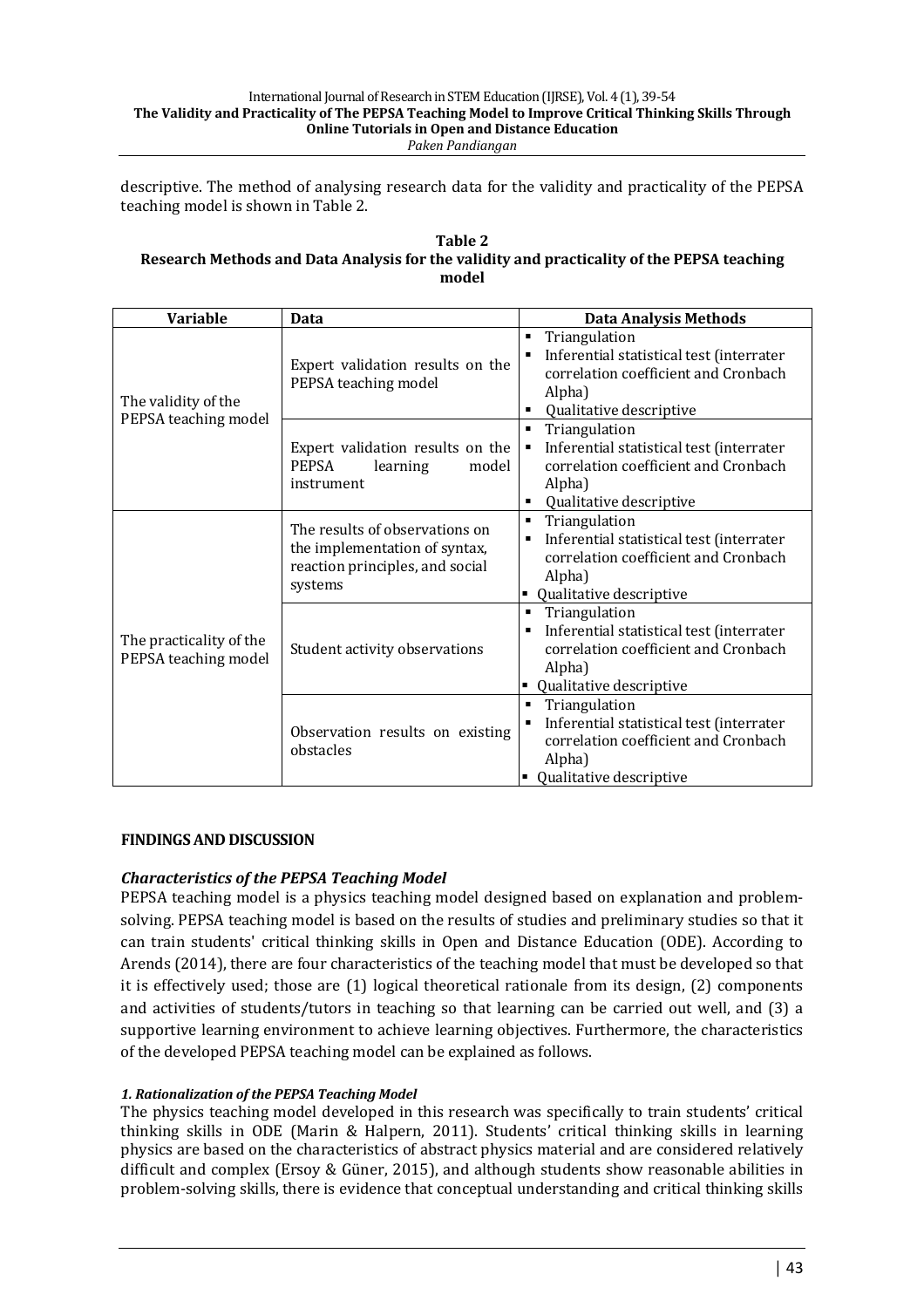most students are still very weak (Jennifer, Strand, Mestre, & Ross, 2015; Pandiangan, Jatmiko, & Sanjaya, 2015).

The PEPSA teaching model, which was developed to train critical thinking skills, is based on the flow of critical thinking skills, according to Ennis (2011). Ennis suggests that critical thinking is a process consisting of  $(1)$  analysis,  $(2)$  assessing, and  $(3)$  improving. Through the PEPSA teaching model developed, it is hoped that students can build initiative and persistence in the learning process to think critically, independently, and actively build their independence in learning physics from their personal experiences with other people, as well as with the surrounding environment. The PEPSA teaching model is expected to be able to develop students' critical thinking processes and skills in applying the view of cognitive constructivism, namely the disequilibrium condition of student thinking to foster learning motivation, the importance of the availability of a learning environment, and the availability of materials and tasks that stimulate the development of creativity in the learning process (Moreno, 2010). The developed PEPSA teaching model is specifically designed to improve students' critical thinking skills in ODE, which is supported by the latest learning theories, which are:  $(1)$  motivational learning theory;  $(2)$ behavioural learning theory; (3) constructivism learning theory; (4) cognitive psychology learning theory;  $(5)$  learning theory of information processing; and  $(6)$  learning theory of andragogy.

The rationale for the sequence of each syntax in the PEPSA teaching model developed is based on theoretical studies and empirical studies, as described in Figure 1.



**Figure 1. The syntax of the PEPSA teaching model** 

### 2. Components and Activities of Students/Tutors in the PEPSA Teaching Model

The factors that influence the success of the teaching model consist of five components; those are: (a) syntax of the teaching model, (b) social system,  $(3)$  reaction principle,  $(4)$  support system,  $(5)$ instructional and accompaniment impact (Joyce & Weil, 2003). The teaching components developed are contained in the components of the PEPSA teaching model, which can be described as follows.

## **a) Syntax**

The syntax, tutor activities, and student activities in the PEPSA teaching model consist of five phases, as described in Table 3.

**Table 3**  The syntax, tutor activities, and student activities in the PEPSA teaching model

| syntax     | student activities               | tutor activities                                                            |
|------------|----------------------------------|-----------------------------------------------------------------------------|
| 1. Purpose |                                  | 1. Students independently listen, 1. Tutor Generating student initiation by |
|            | pay attention, observe, predict, | facilitating and presenting authentic                                       |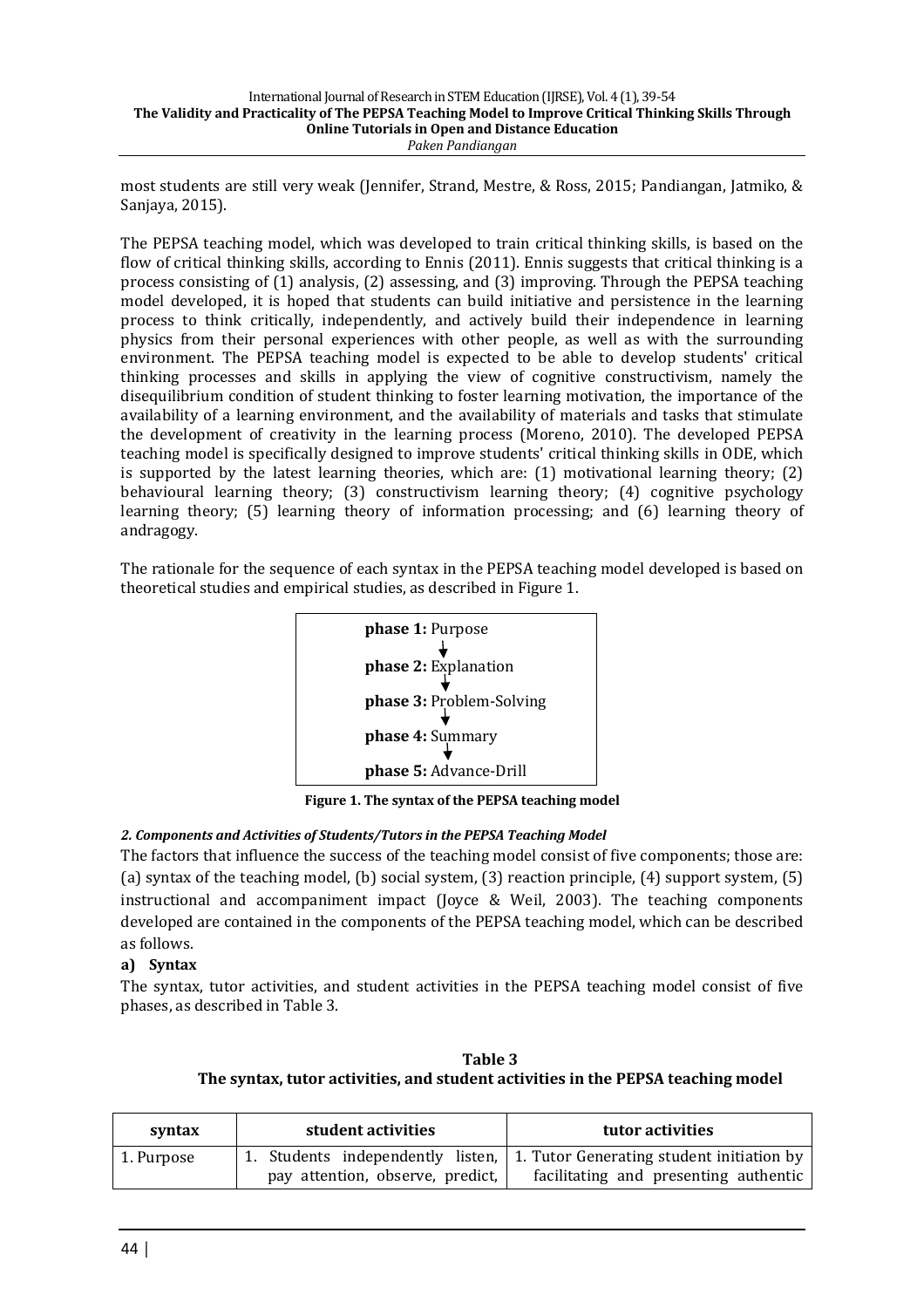| syntax                 | student activities                                                                                                         | tutor activities                                                                                                                          |  |  |  |
|------------------------|----------------------------------------------------------------------------------------------------------------------------|-------------------------------------------------------------------------------------------------------------------------------------------|--|--|--|
|                        | and try what will happen so that<br>they are expected to generate<br>initiation in themselves.                             | problems so that they are expected to<br>be able to independently observe,<br>predict, and try what will happen.                          |  |  |  |
|                        | 2. Students independently develop<br>general learning outcomes.                                                            | 2. Tutor Motivates students to be able to<br>independently<br>develop<br>general<br>learning outcomes.                                    |  |  |  |
|                        | 3. Students independently develop<br>specific learning outcomes.                                                           | 3. Tutor Facilitates students to be able to<br>independently<br>develop<br>specific<br>learning outcomes.                                 |  |  |  |
| 2. Explanation         | 1. Students with tutor direction<br>form groups consisting of 5<br>members.                                                | 1. The tutor facilitates students to form<br>groups of 5 members per group.                                                               |  |  |  |
|                        | 2. Receive Student Worksheets and<br>equipment<br>from<br>necessary                                                        | 2. The tutor distributes the LKM and the<br>necessary equipment to each group.                                                            |  |  |  |
|                        | tutors/instructors.<br>3. Students independently take<br>responsibility for studying the<br>description of the<br>material | 3. The tutor motivates students to be<br>able to take responsibility for studying<br>the description of the material given.               |  |  |  |
| 3. Problem-<br>Solving | provided.<br>1. Students independently try to<br>practice the given exercise.                                              | 1. The tutor motivates students to try to<br>practice the given exercises.                                                                |  |  |  |
|                        | 2. Students match the answers<br>made by students with the<br>answer signs provided.                                       | 2. The tutor facilitates students to match<br>the answers made by students with<br>the answer signs provided.                             |  |  |  |
|                        | Students reflect and review<br>3.<br>concepts that are not well<br>understood.                                             | 3. Tutors facilitate students to reflect and<br>review concepts that have not been<br>well understood.                                    |  |  |  |
| 6. Summary             | 1. Students independently make<br>reinforcement in the form of<br>summaries and conclusions.                               | facilitate<br>1.<br>Tutors<br>students<br>independently to make reinforcement<br>the form<br>of<br>summaries<br>and<br>in<br>conclusions. |  |  |  |
|                        | 2. Students collect individual work<br>the<br>form<br>of<br>Student<br>in<br>Worksheets.                                   | 2. The tutor receives and collects the<br>results of individual student work on<br>the Student Worksheet.                                 |  |  |  |
|                        | 3. Students receive and record<br>further evaluation assignments<br>from tutors.                                           | 3. Tutors give further evaluation tasks to<br>students.                                                                                   |  |  |  |
| 5. Advance-<br>Drill   | 1. Students independently work on<br>the formative tests given.                                                            | 1. The tutor motivates students to take<br>the given formative test.                                                                      |  |  |  |
|                        | 2. Students match the answers<br>made by students with the<br>answer signs provided.                                       | 2. The tutor facilitates students to match<br>the answers made by students with<br>the answer signs provided.                             |  |  |  |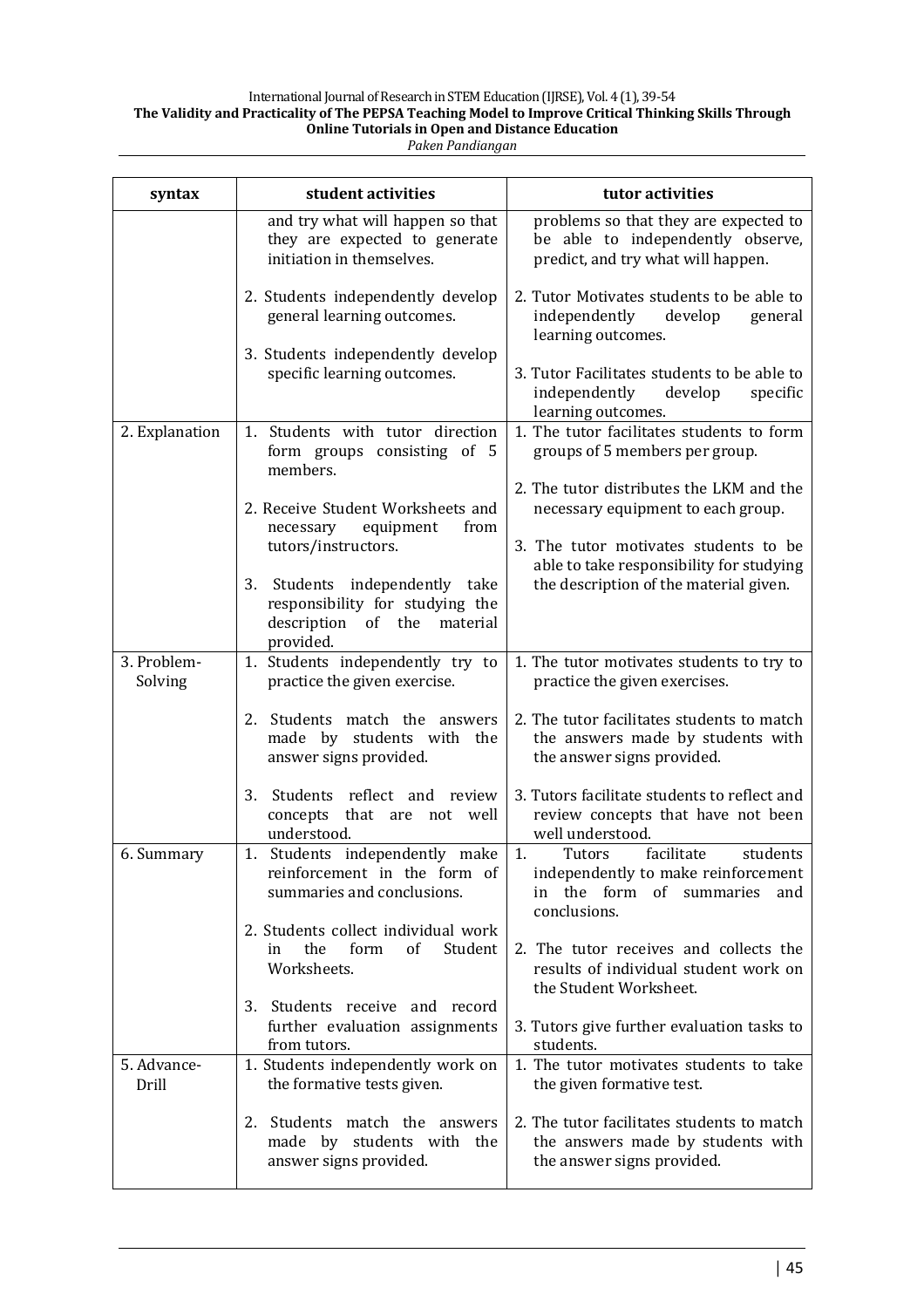| syntax | student activities<br>tutor activities                                   |
|--------|--------------------------------------------------------------------------|
|        | Students reflect and review 3. Tutors facilitate students to reflect and |
|        | concepts that have not been well<br>review concepts that have not been   |
|        | well understood.<br>understood.                                          |

## **b) Social system**

The social system states that the role of tutors and students in the PEPSA teaching model must be reflected in the learning syntax in the form of student and tutor activities, namely:

- 1. Students take the initiative and responsibility in learning activities by contributing to the critical thinking process both individually and in groups in their work teams.
- 2. Tutors act as facilitators, motivators, and mediators in the learning process to improve student's critical thinking skills, both individually and in groups.

### **c) Reaction principle**

The principle of reaction relates to how the tutor pays attention and responds to students; the tutor responds to questions, answers, and responses to what students do. In this PEPSA teaching model, the way that tutors should pay attention and respond to students is as follows.

- 1. Tutors motivate students so that students can take the initiative and gradually take responsibility for the learning process independently.
- 2. Tutors can facilitate students in the learning process and become mediators for students when students need help.
- 3. Tutors provide feedback, appreciation, and opportunities for students to express opinions, ask questions, and provide criticism and suggestions to improve critical thinking skills.

## **d) Support system**

The support system for a learning model is all the tools, materials, and tools needed to implement the PEPSA learning model. Learning resources and tools needed to implement the PEPSA learning model consist of Syllabus and Tutorial Activity Design (RAT), Tutorial Activity Unit (SAT), Student Worksheets (LKM), student textbooks, learning media in the form of Phet simulations, computers, or laptops, and evaluation instruments.

## **e)** The instructional and the accompaniment impact of the PEPSA teaching model

The instructional impact is a learning outcome that is achieved directly by directing students to the expected goals, which are: students can improve critical thinking skills. While the impact of the accompaniment is the learning result produced through a learning process as a result of creating a learning atmosphere experienced directly by students without tutor guidance, namely:

- 1) Students can generate learning motivation which is indicated by a positive response to the implementation of learning.
- 2) Students can develop social interaction by developing social skills in the problem-solving process.
- 3) Students can develop independent learning skills, problem-solving, creative thinking, communication, collaboration, and metacognition.
- 4) Students can develop and build mental models through multiple representations.

## *3. Supportive Learning Environment*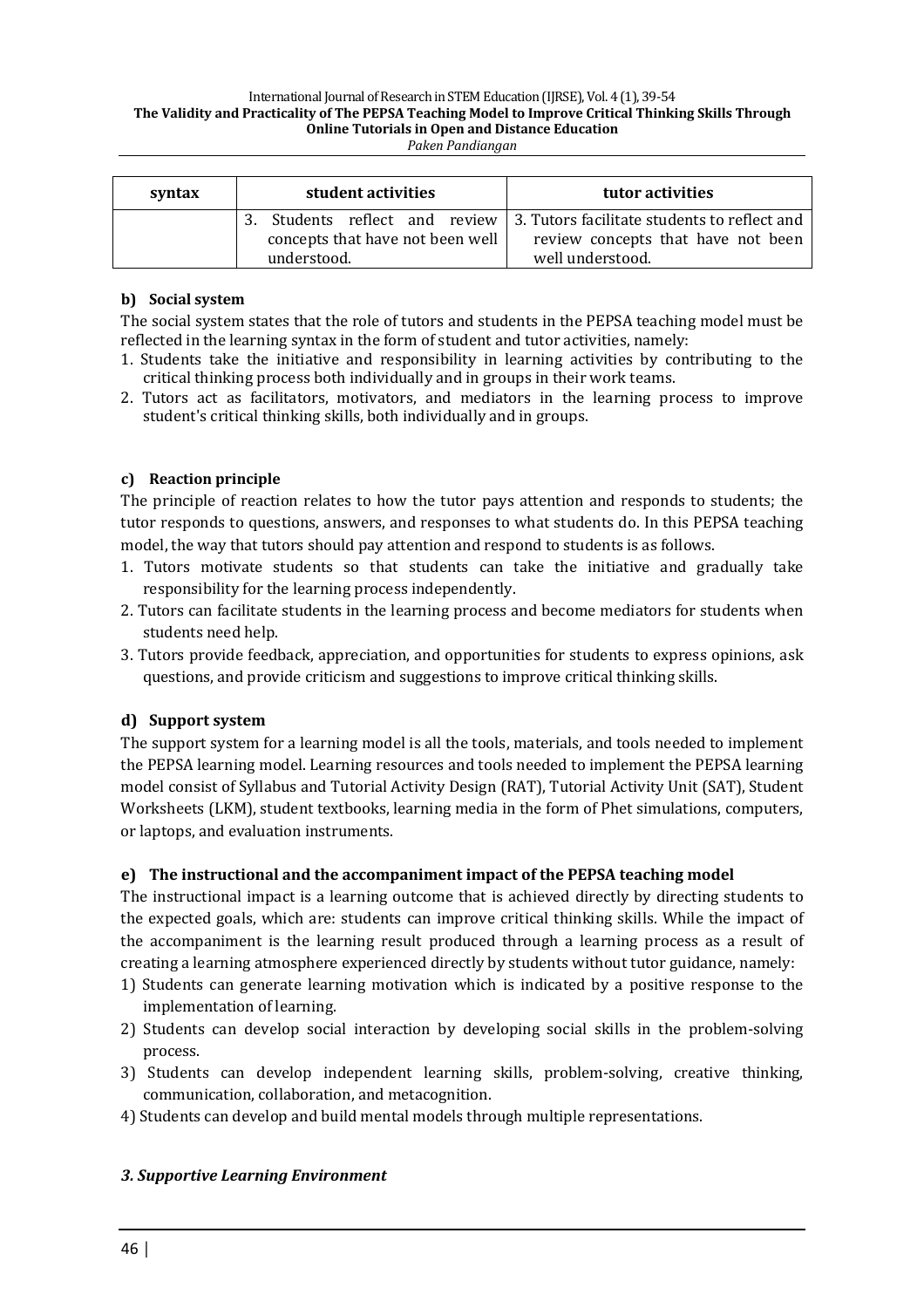One of the important factors that can maximize learning is the existence of a supportive and conducive learning environment. The learning environment, in this case, is everything related to the place of the learning process and a conducive situation that is in accordance with the PEPSA teaching model. The learning environment is created in such a way with a student grouping system and proper seating arrangements to facilitate students in the learning process. The student grouping system is based on heterogeneity, with 5 students in each group, respectively. Student seating arrangements are made in a circle and face each other. The learning environment in each PEPSA teaching model syntax was developed in order to improve students' critical thinking skills in ODE.

Management of the learning environment PEPSA teaching model focuses on improving social skills, effective cooperation, and mutual respect, using all resources that can improve critical thinking skills of open and distance education students, problem-solving, creative thinking, communication skills, multi-representation abilities, and metacognition abilities.

## **PEPSA Teaching Model and Device Validity**

The validation of the PEPSA teaching model and PEPSA teaching device was carried out through a series of FGD activities by presenting three physics education experts as validators. The details of the validity and reliability scores for each component item of the PEPSA teaching model and the PEPSA teaching devices are shown in Table 4.

|     |                       |                         | <b>Content validity</b> |       |                                | <b>Construct validity</b> |       |                                |          |
|-----|-----------------------|-------------------------|-------------------------|-------|--------------------------------|---------------------------|-------|--------------------------------|----------|
| No. | <b>Items</b>          | validity $(r_{\alpha})$ |                         |       | Cronbach's<br>alpha $(\alpha)$ | validity $(r_{\alpha})$   |       | Cronbach's<br>alpha $(\alpha)$ |          |
|     | PEPSA teaching model  | 0.979                   | valid                   | 0.986 | reliable                       | 0.972                     | valid | 0.982                          | reliable |
| 2   | PEPSA teaching device | 0.980                   | valid                   | 0.986 | reliable                       | 0.969                     | valid | 0.979                          | reliable |

**Table 4 Validity and Reliability of PEPSA Teaching Models and PEPSA Teaching Devices** 



Figure 2. Validity and reliability of the PEPSA teaching model and PEPSA teaching device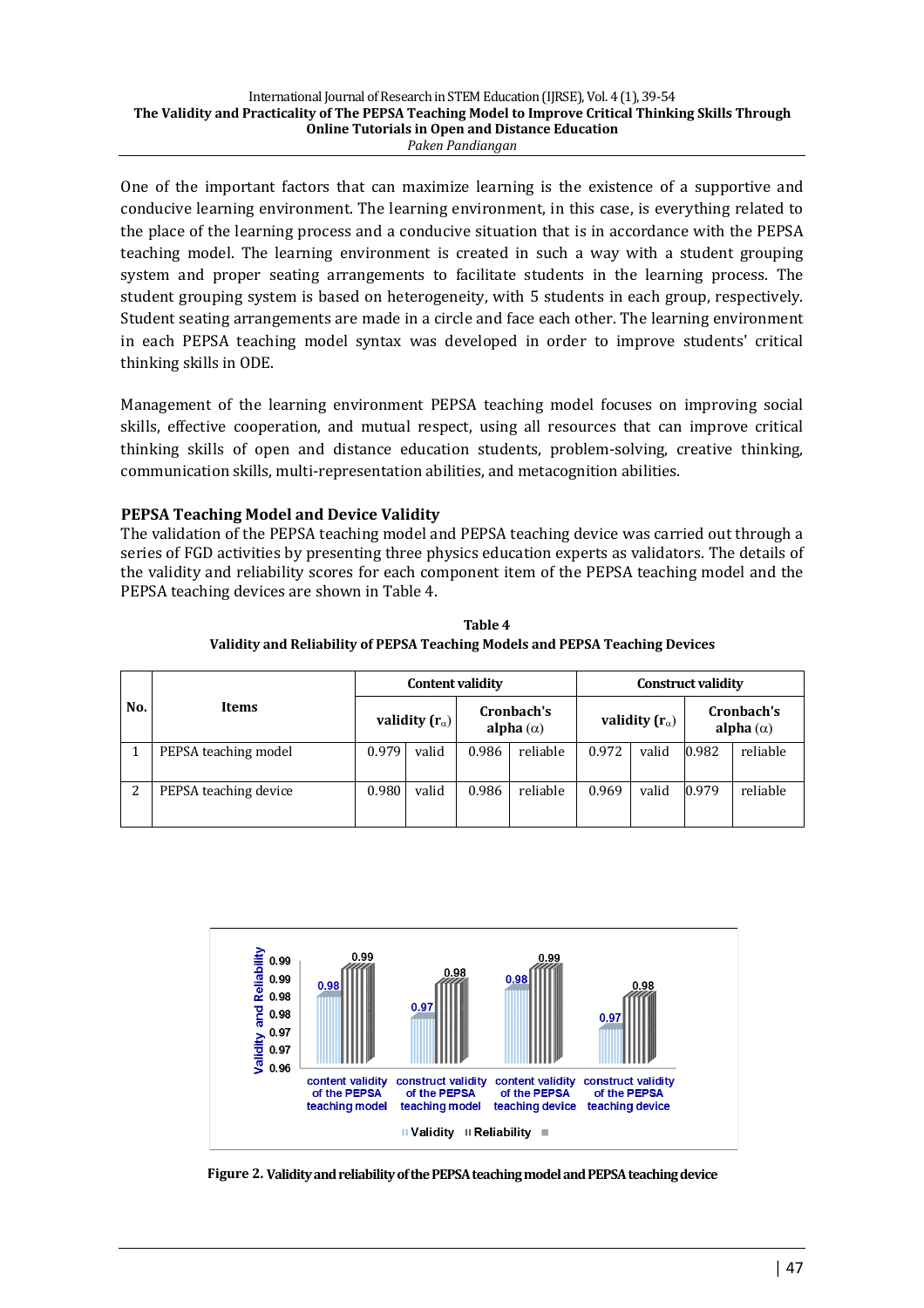Based on Table 4 and Figure 2 shows that the validity, both content validity and construct validity, and the reliability of the PEPSA teaching model are included in the valid and reliable categories. Likewise, the validity and reliability of PEPSA teaching devices consisting of the syllabus, tutorial activity units, books for students, student worksheets, critical thinking skills tests, tutor activity observation sheets, student activity observation sheets, and student responses are included in the validity and reliable categories. Based on this, the PEPSA teaching model and PEPSA teaching devices meet the criteria for a good teaching model, which are: (1) PEPSA teaching models and tools according to needs,  $(2)$  there is a novelty in model development,  $(3)$  model development is supported by the foundation strong theory and empirical,  $(4)$  has a consistency between the components that make up the model,  $(5)$  has good readability. The results of this study indicate that the PEPSA learning model developed is feasible to be used as a learning model for the basics of quantum physics to improve critical thinking skills in open and distance education.

The validation of the PEPSA teaching model and the PEPSA teaching device is in line with the research results of Armenteros, Ruiz, & Zamora (2012), which state that the validation of a product can be done through FGD activities by experts; both face to face and online. Based on the consideration of the availability of available facilities and infrastructure, the validation of the PEPSA teaching model and the PEPSA teaching device was carried out online through a Zoom meeting involving three ODE experts. The results of the FGD activities showed that the PEPSA teaching model and the PEPSA teaching device consisted of rational models, theoretical and empirical support, model syntax, social systems, reaction principles, support systems, and instructional impacts  $&$  accompaniment impacts were all included in the validity and reliable categories. Malhotra & Birks (2010) state that a product is said to be valid if it has a single measure inter-correlation coefficient of  $r_a = 0.754 > r_{table}$ . In this research, the following results were obtained.

- (1) The PEPSA teaching model obtained  $r_\alpha$  = 0.979 >  $r_{\text{table}}$  for content validity and  $r_\alpha$  = 0.972 > r<sub>table</sub> for construct validity, meaning that the PEPSA teaching model developed has high content and construct validity.
- (2) The PEPSA teaching device is obtained  $r_\alpha$  = 0.980 >  $r_{\text{table}}$  for content validity and  $r_\alpha$  = 0.969 > r<sub>table</sub> for construct validity, meaning that the PEPSA teaching devices developed are all valid and reliable.

This is in line with the research result of Plomp & Nieveen  $(2007)$  and Plomp  $(2013)$ , which state that a product has good quality if it is based on valid content validity and construct validity and can describe needs, novelty, consistency between model components, and supported by theory and empirical.

The PEPSA teaching model is already valid; both content validity and construct validity must be tested for consistency so that the model is stable and can be used consistently. According to Sarstedt & Mooi (2014), the reliability of a product can be stable if it meets the requirements, which are: stability of the measurement, internal consistency reliability, and inter-rater reliability. The PEPSA teaching model is said to be reliable if Cronbach's alpha coefficient  $(\alpha)$  and Cronbach's alpha if the item deleted≥ 0.60 (Leech, Barret, & Morga, 2005; Malhotra & Birks, 2010). Based on the FGD results, it was found that the reliability of internal consistency and reliability between PEPSA teaching model assessors are all reliable, as shown in Table 2 with Cronbach's alpha of 0.986 for content validity and 0.982 for construct validity. Internal consistency reliability is indicated by Cronbach's alpha if the item deleted each component starts from 0.981-0.989 for content validity and 0.979-0.999 for construct validity; this indicates that the PEPSA teaching model developed has high reliability.

Likewise, the PEPSA teaching devices developed to consist of: "syllabus, tutorial activity units. student books, student worksheets, critical thinking skills tests, tutor activity observation sheets,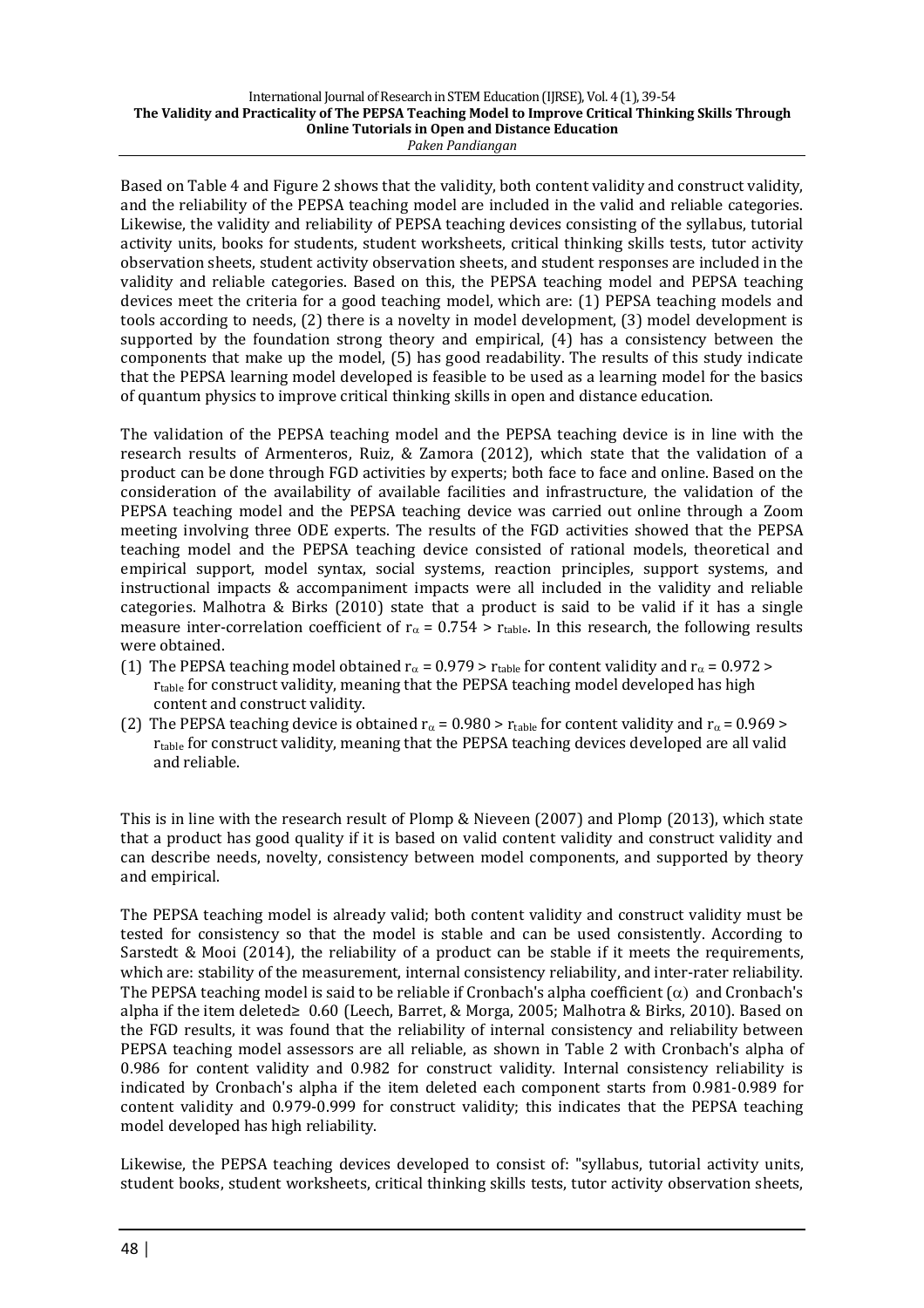student activity observation sheets, and student responses" are PEPSA teaching devices that are suitable for use to implement the PEPSA teaching model so that it fits the needs, has novelty, is supported by a strong theoretical and empirical basis, has a consistency between components, has good readability, and is suitable for use as a learning plan for the PEPSA teaching model to improve students' critical thinking skills in ODE (Nieveen & Plomp, 2007; Gugliolmino & Gugliolmino, 2011).

The results of this research are in line with the research of Seechaliao, Natakutoong, & Wannasuphoprasit (2012), which states that a valid teaching model is very helpful for researchers and practitioners in designing teaching based on understood learning principles. A valid teaching model can be used as a guide for academics and practitioners in planning a learning program (Kimbell & Stables (2007). A valid teaching model is suitable for use in physics learning that involves science processes and products so that it can be used to improve critical thinking skills, physics problem-solving skills, and self-directed learning skills (Pandiangan, Jatmiko, Sanjaya, 2017): Teal, Vess, & Ambrose, 2015).

### **PEPSA Learning Model Practicality**

The practicality test of the PEPSA teaching model was carried out in a limited trial four times in cycles in four test groups of twenty students, each group consisting of five students, respectively. The results of the practical trial of the PEPSA teaching model are shown in Table 5.

|                        | <b>Results of observations and interviews</b>                                                                                                                                                                                                        |                                                                                                                                                                                                                                                                                                                                               |  |  |  |
|------------------------|------------------------------------------------------------------------------------------------------------------------------------------------------------------------------------------------------------------------------------------------------|-----------------------------------------------------------------------------------------------------------------------------------------------------------------------------------------------------------------------------------------------------------------------------------------------------------------------------------------------|--|--|--|
| <b>Syntax</b>          | <b>Tutor activity</b>                                                                                                                                                                                                                                | <b>Student activities</b>                                                                                                                                                                                                                                                                                                                     |  |  |  |
| 1. Purpose             | Tutors have facilitated students well<br>to initiate students, conduct and try<br>simulations to generate student<br>persistence, and motivate students<br>to determine experimental goals.                                                          | Students pay attention and listen to the<br>explanation enthusiastically<br>tutor's<br>about the basics of quantum physics,<br>pay attention and try to simulate<br>physical phenomena to generate<br>motivation and self-initiative, students<br>listen to the tutor's explanation and try<br>to understand the learning objectives<br>well. |  |  |  |
| 2. Explanation         | Tutors have facilitated students well<br>to arouse students' curiosity so that<br>they can formulate<br>problems,<br>identify<br>variables,<br>and<br>create<br>hypotheses.                                                                          | Students<br>can formulate problems,<br>identify<br>variables,<br>and<br>make<br>hypotheses.                                                                                                                                                                                                                                                   |  |  |  |
| 3. Problem-<br>solving | Tutors have facilitated students to<br>practice<br>solving<br>try to<br>some<br>important problems, matching the<br>answers they did with the answer<br>provided, reflecting<br>signs<br>and<br>reviewing concepts that were not<br>well understood. | Students can try to practice solving<br>some important problems, be able to<br>match the answers that are done with<br>the answer signs provided, reflect, and<br>review concepts that are not well<br>understood.                                                                                                                            |  |  |  |
| 6. Summary             | Tutors have facilitated students to<br>make reinforcement in the form of<br>summaries and conclusions, receive<br>and collect individual work results<br>student activity sheets, and<br>on<br>provide further evaluation tasks to<br>students.      | Students can make reinforcement in the<br>form of summaries and conclusions,<br>receive and collect the results of<br>individual student work on student<br>worksheets,<br>further<br>and<br>receive<br>evaluation assignments from tutors.                                                                                                   |  |  |  |

**Table 5** The practicality of PEPSA Learning Model in Limited Trial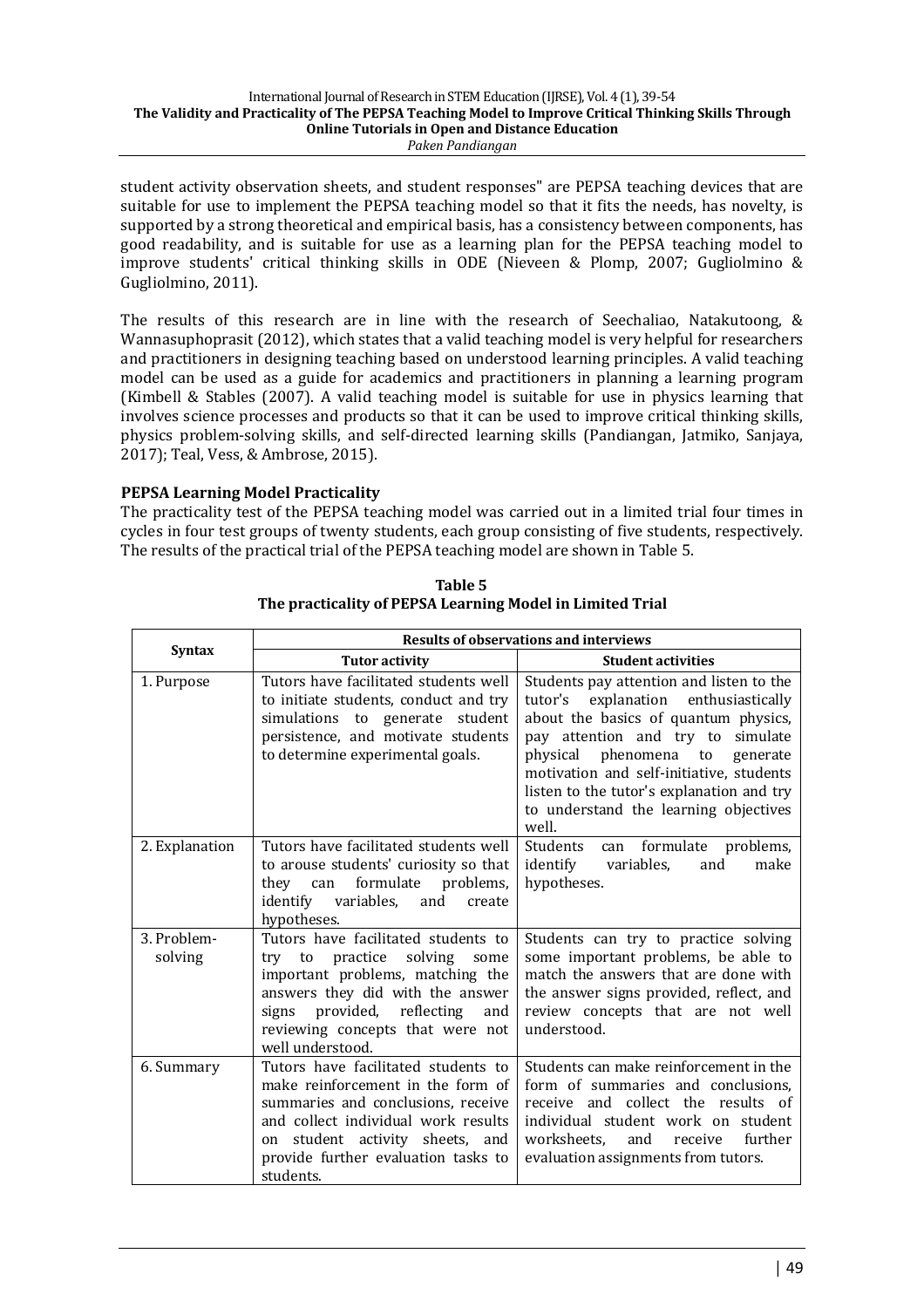|                      | <b>Results of observations and interviews</b>                                                                                                                                                                        |                                                                                                                                                                     |  |  |  |
|----------------------|----------------------------------------------------------------------------------------------------------------------------------------------------------------------------------------------------------------------|---------------------------------------------------------------------------------------------------------------------------------------------------------------------|--|--|--|
| <b>Syntax</b>        | <b>Tutor activity</b>                                                                                                                                                                                                | <b>Student activities</b>                                                                                                                                           |  |  |  |
| 5. Advance-<br>drill | Tutors have motivated students to<br>take formative tests, match answers<br>made by students with the answer<br>signs provided, reflect, and review<br>concepts that have not been well   understood.<br>understood. | Students can take formative tests, can<br>match answers made by students with<br>the answer signs provided, reflect, and<br>review concepts that have not been well |  |  |  |

Table 5 shows that the implementation of the PEPSA teaching model can be done well, student activities that are relevant to the learning material are very high, and some of the existing obstacles can be overcome so that the PEPSA teaching model is practically used in the learning process.



Figure 3. Implementation of the PEPSA Teaching Model



Figure 4. Student Activities Using the PEPSA Teaching Model

Based on Figure 3 and Figure 4, shows that the implementation of syntax, social systems, and reaction principles for each aspect of learning in all meetings is included in the very good category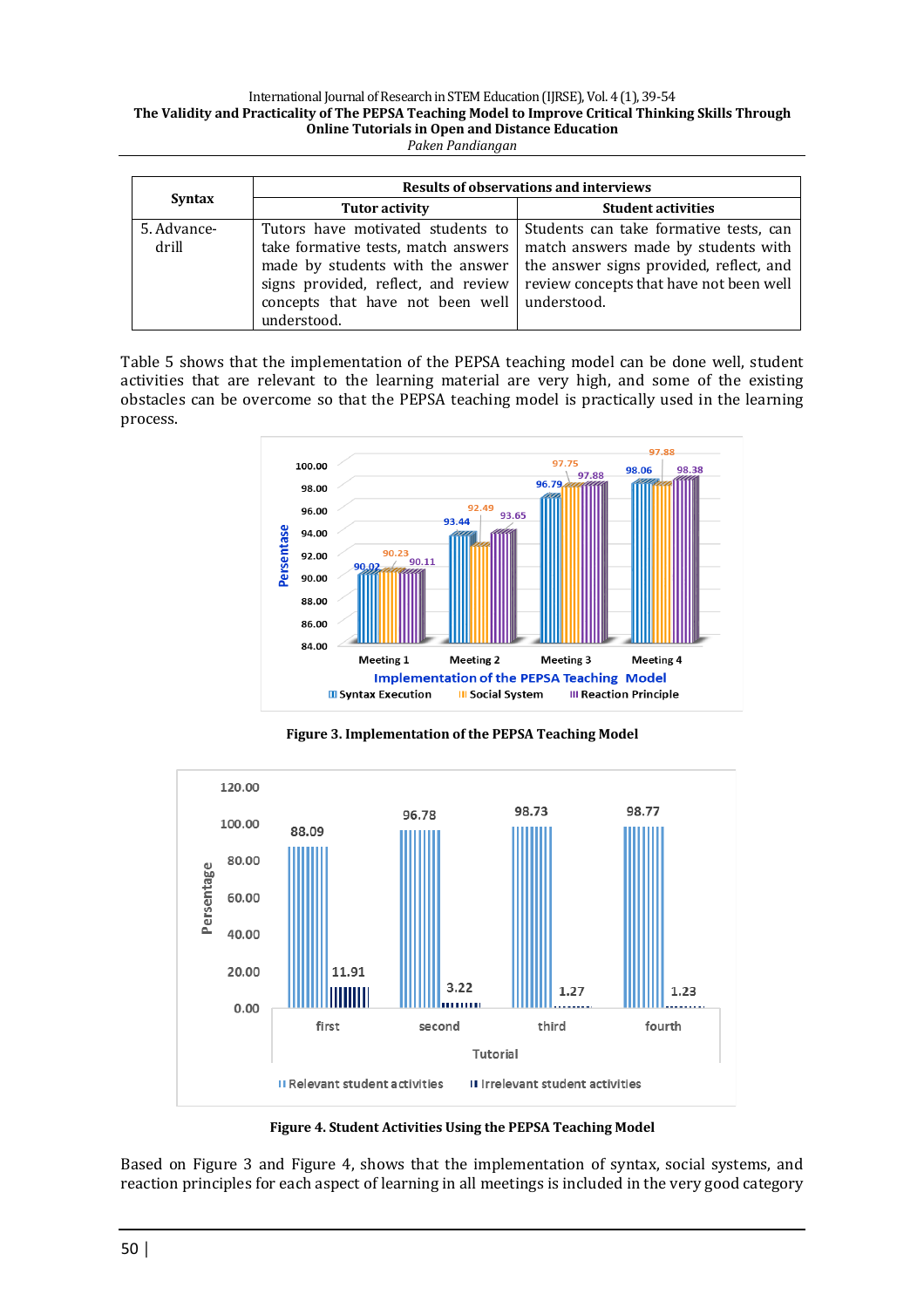with an achievement percentage of  $90.02 - 98.38$ , and student activities for each aspect in the entire class are included in a very high category with the achievement of the percentage of the frequency of relevant student activities reached 88.09% - 98.77%. At the same time, the obstacles that exist in the PEPSA teaching model during the implementation of learning can be overcome properly. Based on the results and descriptions, it can be concluded that the PEPSA teaching model is practically used and implemented very well.

Based on the data on the implementation of the syntax of the PEPSA teaching model, it shows that the implementation of the syntax of each phase of the PEPSA teaching model at meeting 1 is categorized as good. However, at the 2nd to 4th meetings, the implementation of the syntax for each phase of the PEPSA teaching model was categorized as very good, and the students' ability to do the assigned tasks was categorized as very good. These findings are in accordance with the results of observations and interviews conducted with tutors in the learning process using the PEPSA teaching model. These findings are also in accordance with empirical data, which states that: providing problem orientation can significantly increase student motivation, and students gain satisfaction in participating in the learning process in the classroom (Kim, 2014; Brookfield,  $2017$ ); tutors who are able to encourage students to be involved in identifying problems can increase students' internal motivation and enthusiasm for learning so that they have a high initiative to learn (Yilmaz, 2017).

The results of this research are also supported by several learning theories, including ARCS motivation theory (Attention, Relevance, Confidence, Satisfaction) which states that a person will be motivated if what he does attracts students' attention (Arends, 2012; Pandiangan, 2019); advance organizer theory which states that the initial statement about a material to be studied provides a structure for new information and relates it to previously owned information (Moreno, 2010); giving responsibility roles to students can increase participation, active involvement, cooperation, respect for others, helping friends, and leadership in carrying out tasks (Escarti, Wright, Pascual, & Gutiérrez, 2015).

The results of this study are also supported by several learning theories, including assisted learning theory which states that tutors guide learning in such a way that students can learn thoroughly and transmit skills that can function higher cognitive (Moreno, 2010); zone of proximal development states that students learn concepts best when the concepts are in their closest developmental zone (Slavin & Davis, 2006); scaffolding theory which states that students should be given complex, difficult, and realistic tasks and then given sufficient assistance gradually to solve problems (Slavin & Davis, 2006); Cognitive apprenticeship states that a student's learning process can be carried out step by step until he reaches expertise in his interaction with an expert, whether an adult or a peer with higher knowledge (Moreno, 2010).

The high student activity as described above shows that the PEPSA teaching model is designed with a certain scenario so that it can provide a learning environment that requires students to be more actively involved in the learning process. This PEPSA teaching model fulfills one of the characteristics of learning that views the student-cantered constructivist (Arends, 2014) which states that the student cantered constructivist requires students to play an active role in the tutorial process, interact with fellow students, and participate actively in research and problemsolving activities. Based on the cognitive constructivist view, students can construct knowledge through knowing problems and reflecting on answers to existing problems (Moreno, 2010). Student activities during the learning process are in accordance with the demands of the Indonesian National Qualifications Framework (INQF) and the National Higher Education Standards (NSHE) in Indonesia, which can direct students to play an active role and be able to learn independently in carrying out learning activities.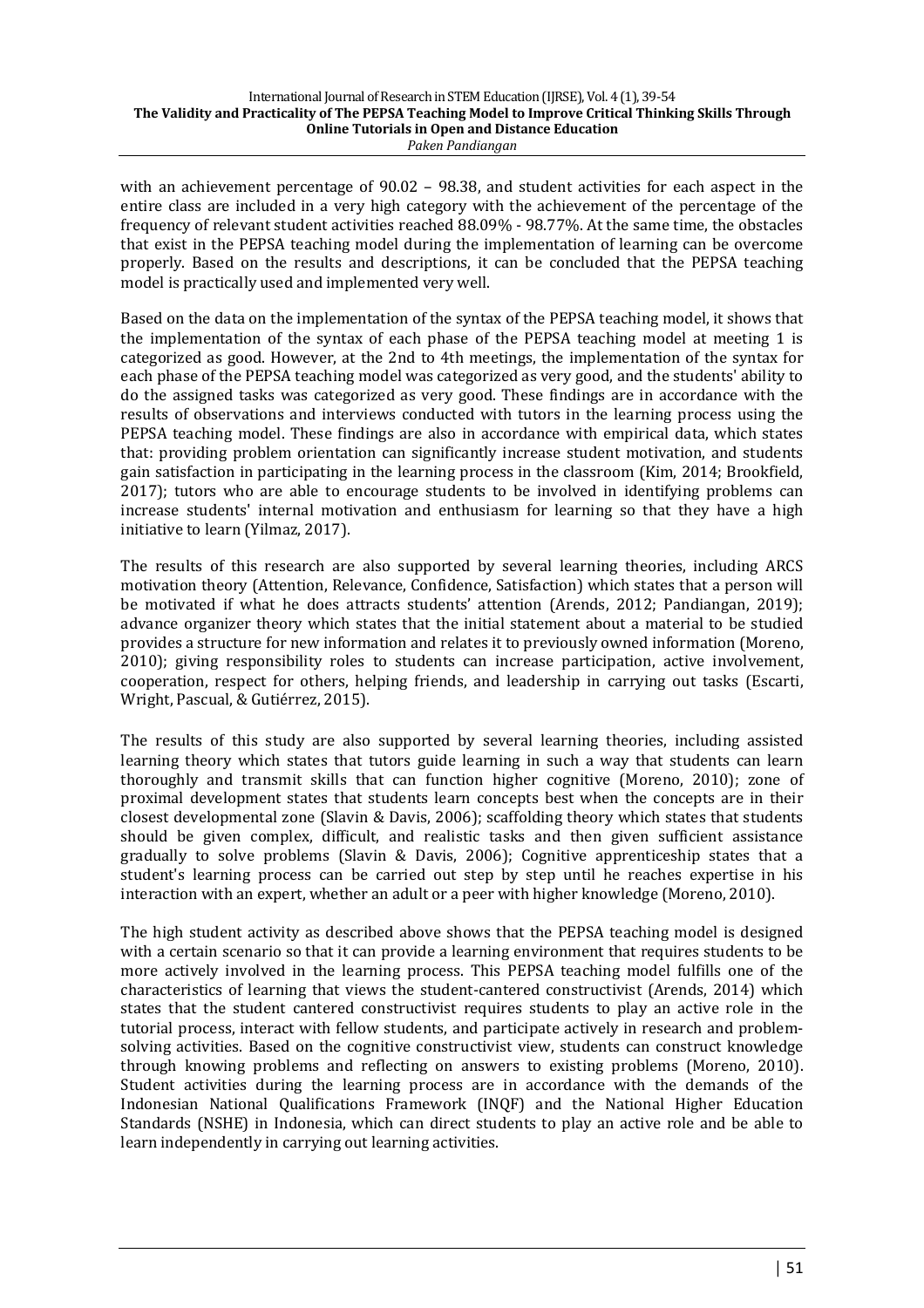According to the view of constructivist theory, student-cantered learning can generate student activity in learning (Slavin & Davis 2006; Moreno, 2010). The very high achievement of student activities illustrates that the PEPSA teaching model is very practical and can be implemented well. This is in accordance with the social constructivist theory, which states that students should be able to build their own knowledge through social interactions and develop deeper meanings based on their previous experiences (Greenspan, 2016). The constructivist learning approach can improve conceptual understanding, self-directed learning skills, and critical thinking skills to solve various problems (Akpan & Beard, 2016).

## **CONCLUSION**

Based on the background, problem formulation, and research objectives, the conclusions from the results of this study are as follows.

- 1. The PEPSA teaching model developed is included in the very validity and reliable category, both content validity and construct validity so that it can meet the learning needs that are used to improve students' critical thinking skills in open and distance education.
- 2. The PEPSA teaching model is categorized as very practical to use. This is shown from the results of implementing each step in the PEPSA teaching model syntax that is easy to implement, very high student activity, and there are no significant obstacles during the learning process for all groups of students.

## **LIMITATIONS & FURTHER RESEARCH**

This research has not been applied to a wider trial and is only used on the basics of quantum physics. This research has also been applied to students of open and distance education through online tutorials. Therefore, this research needs to be continued in wider trials involving more students and using other materials with characteristics of the same course or different subjects. In addition, it is also necessary to develop PEPSA teaching device that can accommodate face-to-face education starting from primary school, secondary school, high school, and university with various levels of education.

## **REFERENCES**

- Akpan, J. P., & Beard, L. A. (2016). Universal journal of educational research. *Using Constructivist* Teaching Strategies to Enhance Academic Outcomes of Students with Special Needs, 4(2), 392-398.
- Armenteros, E. M., Ruiz, F. J., & Zamora, M. V. (2012). Differences between online and face to face focus groups, viewed through two approaches. *Journal of Theoretical and Applied Electronic Commerce Research, 7*(2), 73-86.
- Arends, R. I. (2014). *Learning to teach.* New York: McGraw-Hill Companies, Inc.
- Brookfield, S. (2017). *Becoming a critically reflective teacher*. John Wiley & Sons.
- Seechaliao, h., Natakuatoong, O., & Wannasuphoprasit, W. (2012). The validation of an instructional design and development model based on engineering creative problem-solving principles to develop creative thinking skills of undergraduate engineering students. Singapore: IACSIT Press.
- Darling-Hammond, L., Barron, B., Pearson, P. D., Schoenfeld, A. H., Stage, E. K., Zimmerman, T. D., Tilson, J. L. (2015). *Powerful learning: What we know about teaching for understanding*: John Wiley & Sons.
- Ennis, R. (2011). Critical thinking: Reflection and perspective Part II. *Inquiry: Critical thinking across the Disciplines*, *26*(2), 5-19.
- Ersoy, E., & Güner, P. (2015). The place of problem solving and mathematical thinking in the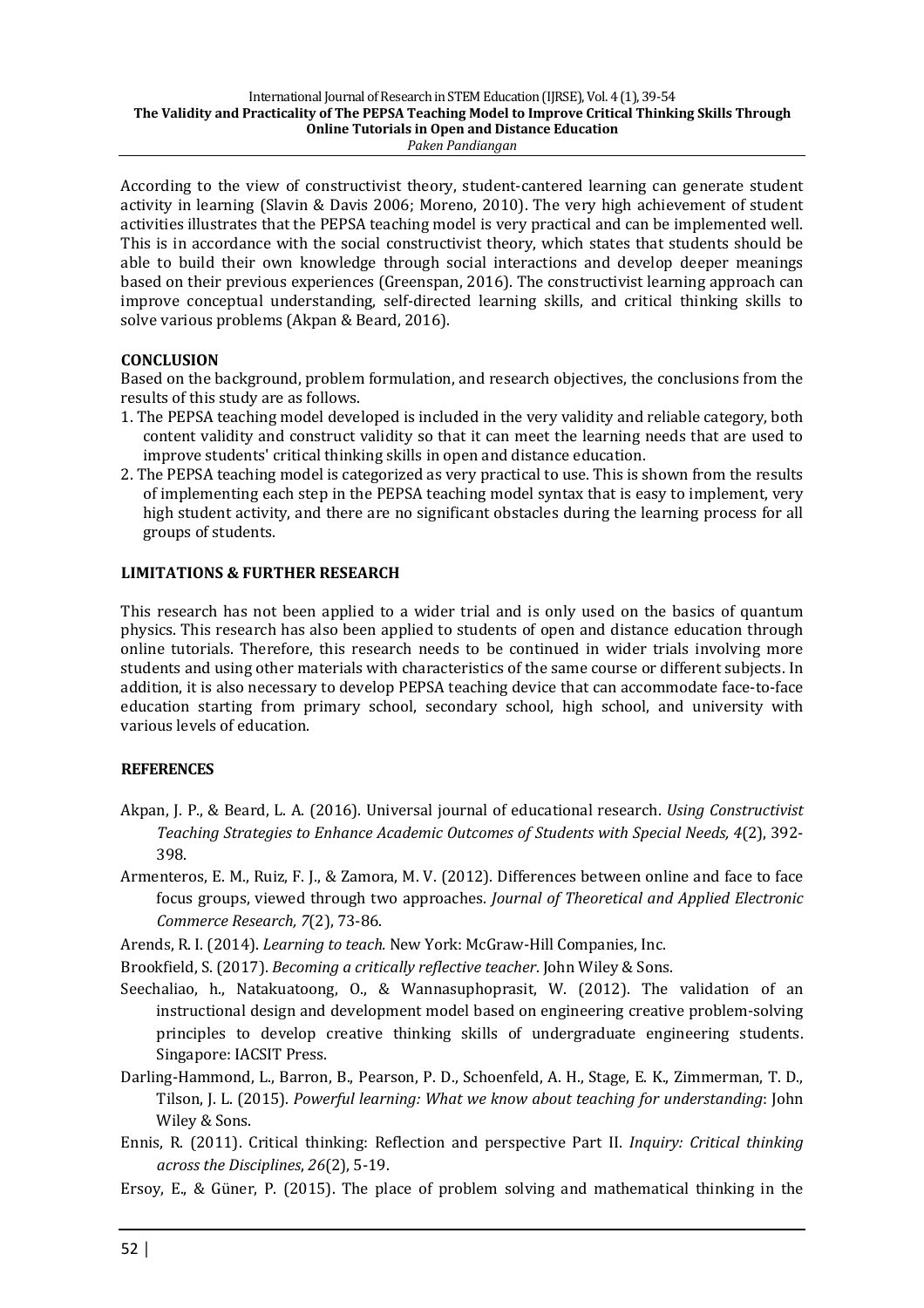mathematical teaching. The Online Journal of New Horizons in Education, 5(1), 120-130.

- Escarti, A., Wright, P. M., Pascual, C., & Gutiérrez, M. (2015). Tool for assessing responsibilitybased education (TARE) 2.0: Instrument revisions, inter-rater reliability, and correlations between observed teaching strategies and student behaviours. *Universal Journal of Psychology,* 3(2), 55-63.
- Frankel, J. R., Wallen, N. E., & Hyun, H. H. (2012). *How to design and evaluate research and education* (8 ed.). New York: McGraw-Hill.
- Greenspan, Y. F. (2016). *A guide to teaching elementary science.* Rotterdam, The Netherlands: Sense Publishers.
- Guglielmino, L. M., & Long, H. B.  $(2011)$ . Perspectives: the international society for self-directed learning and the international self-directed learning symposium. *International Journal of Self-Directed Learning, 8*(1), 1-6.
- Jennifer, Strand, N. E., Mestre, J. P., & Ross, B. H. (2015). Conceptual problem solving in high school physics. Physical Review Special Topics - Physics Education Research, 11(2), 1-13.
- Joyce, B. R., & Weil, M. (2003). *Model of teaching* (5 ed.). New Jersey: Pearson Education Inc.
- Kemdikbud No.109. (2013). *Penyelenggaraan pendidikan jarak jauh pada pendidikan tinggi* [Implementation of distance education in higher education]. Jakarta: Ministry of Education and Culture of the Republic of Indonesia.
- Kemdikbud No.73. (2013). *Penerapan kerangka kualifikasi nasional Indonesia* [Application of Indonesia's national qualifications framework]. Jakarta: Ministry of Education and Culture of the Republic of Indonesia.
- Kim, K., Sharma, P., Land, S. M., & Furlong, K. P. (2013). Effects of active learning on enhancing student critical thinking in an undergraduate general science course. *Innovative Higher Education*, *38*(3), 223-235.
- Kimbell, R., & Stables, K. (2007). *Researching design learning: issues and findings from two decades of research and development.* London: Springer.
- Klegeris, A., & Hurren, H. (2011). Impact of problem-based learning in a large classroom setting: student perception and problem-solving skills. *Advances in physiology education, 35*(4), 408-415.
- Leech, N. L., Barret, K. C., & Morga, G. A. (2005). *SPSS for intermediate statistics: Use and interpretation* (2 ed.). New Jersey: Lawrence Erlbaum Associates, Inc.
- Malhotra, N. K., & Birks, D. F. (2010). *Marketing research: An applied approach* (3 ed.). Italy: Trans-Atlantic Publication, Inc.
- Marin, L. M., & Halpern, D. F. (2011). Pedagogy for developing critical thinking in adolescents: Explicit instruction produces greatest gains. *Thinking Skills and Creativity*,  $6(1)$ , 1-13.
- Moreno, R. (2010). *Educational psychology.* USA: John Wiley & Sons, Inc.
- Nilson, L. B. (2016). *Teaching at its best: A research-based resource for college instructors*. John Wiley & Sons.
- O'Sullivan, M. K., & Dallas, K. B. (2017). A collaborative approach to implementing 21st century skills in a high school senior research class. *Education Libraries*, 33(1), 3-9.
- Paans, W., Sermeus, W., Nieweg, R., & Van der Schans, C. (2010). Determinants of the accuracy of nursing diagnoses: influence of ready knowledge, knowledge sources, disposition toward critical thinking, and reasoning skills. *Journal of Professional Nursing*, 26(4), 232-241.
- Pandiangan, P., Jatmiko, B., & Sanjaya, I. M. (2015). *Investigasi kesiapan belajar mandiri mahasiswa program Inservice training pada pendidikan terbuka dan jarak jauh* [Investigating the readiness for independent learning of Inservice training program students in open and distance education]. *Physics National Seminar*. Jember: UNEJ Publisher Press.